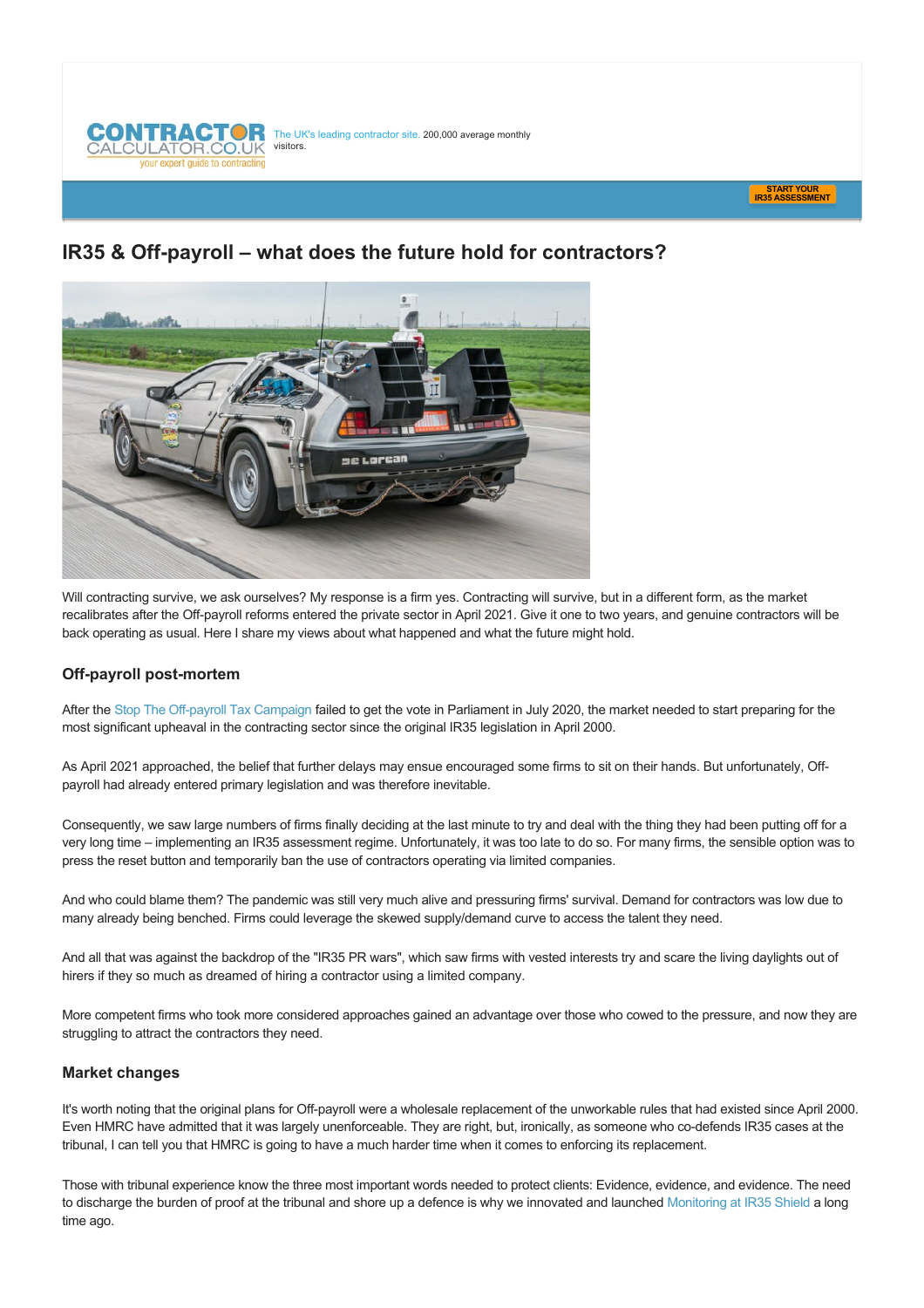Why is evidence so important when heading to a tribunal, one might ask? Simply because judges are not very easy to convince if you don't have any. HMRC have extraordinary powers and can form an opinion that tax is owed, leaving the onus on the taxpayer to discharge their burden of proof. To do that requires evidence – and hearsay (or "gossip") is unlikely to be enough.

## **Soft landings & unreasonable fear-mongering?**

Not content with some of the fear-mongering nonsense spouted by pop-up IR35 experts during the "IR35 PR wars" pre-April 2021, the gangs appear to have reformed their act. They are now attempting to leverage the "soft landing has ended mantra" by tying it in with questionable arguments about reasonable care.

I first wrote about these misguided fear-mongers back in October 2021 in a [piece on IR35 Shield.](https://www.ir35shield.co.uk/Articles/Article/off-payroll-working-the-voice-of-reasonable-care) There are two trigger points for reasonable care. One is in the Off-payroll legislation related to conclusions in Status Determination Statements, and the other is the lack of reasonable care ("carelessness") in the Taxes Management Act 1970. Conflating the two to flog billable hours when firms are probably doing ok is dishonest.

Whether someone has been careless or not exercised reasonable care is asking whether someone has been negligent. And to answer that, you need to understand who the person is, what they know, what is in their mind at the time, and whether they did or didn't perhaps do what they should have known to have done. [HMRC guidance on penalties](https://www.gov.uk/guidance/penalties-an-overview-for-agents-and-advisers) explains how the penalties are a percentage between 0 and 30% on top of the extra tax due. Only if errors have been deliberate and concealed do they hit 100% which isn't a reasonable care issue. HMRC have also never won a carelessness argument on an IR35 matter in tax tribunal for the 22 years since the legislation began. The burden of proof is on HMRC, and given the subjective nature of IR35, it isn't easy to see how they ever will.

If HMRC turns up four years after tax returns have been submitted and ask the right questions to ascertain whether a firm (or person) has been careless or not, guess what you might need to have to show that you haven't been? Yep, that's right. It is evidence again. And, more importantly, of the right kind.

The topic of reasonable care is not straightforward. Neither is Off-payroll. And neither is understanding the rules of evidence. And this is why expertise by professionals with proven tribunal experience commands a premium.

### **The tax Offsets issue**

There has been one major flaw in the Off-payroll legislation that has been exposed by the Government's National Audit Office (NAO). The issue was then confirmed by the Head of HMRC at the Public Accounts Committee on 21st February 2022.

Despite multiple representations being made to HMRC for almost two years, they did not seek to put into law a statutory instrument to cater for tax offsets when unwinding an "outside IR35" position if HMRC successfully overturned the status decision.

We all surprisingly discovered that the client pays the full amount of tax, and the contractor gets a refund for any corporation tax and income tax on dividends they have already paid. These facts, [reported in the Financial Times,](https://www.ft.com/content/4538f628-ae31-455c-9d98-0b386c8bc1ae) have dumbfounded tax experts.

This finding has consequences in the IR35 insurance industry because it means any insurance policy bought by a contractor which purports to protect other parties in the supply chain does not work. They don't work because there is no "insurable interest."

[According to the Association of British Insurers](https://www.abi.org.uk/data-and-resources/tools-and-resources/glossary/insurable-interest/), insurance law means "you can only buy insurance for something or someone in which you have an insurable interest." Contractors who believe they have been mis-sold can [complain to the Financial Ombudsman Service](https://www.financial-ombudsman.org.uk/consumers/complaints-can-help/insurance).

Contractors should also take heed of the Managed Service Companies legislation, which has also [reared its ugly head again.](https://www.contractorcalculator.co.uk/breaking_hmrc_think_youre_managed_service_company_565710_news.aspx) As IR35 Shield [explained over a year ago,](https://www.ir35shield.co.uk/Articles/Article/agencies-touting-ir35-insurance-should-consider-the-managed-service-company-legislation) agencies touting tax loss insurance might be creating risk for the contractor and themselves.

### **And the umbrellas?**

As the cliché goes, "Sunlight is the best form of disinfectant", and there's been an awful lot of muck that has surfaced in this industry over the past year or so. The rackets on withholding holiday pay and other skimming scams were exposed. I think this is because vast numbers of tax-savvy contractors have, for the first time, been questioning why their pay packets weren't what they expected.

As we move forward, there's no way these scams can continue any longer, and an umbrella that has a business model around retaining any monies other than the margin they charge may need to recalibrate.

We are now seeing third-party real-time auditing services for umbrellas that ensure every penny ends up where it is supposed to go. These are likely to define the future and be an essential part of the due diligence for umbrellas, with hirers dictating their umbrella PSLs rather than the recruitment agencies.